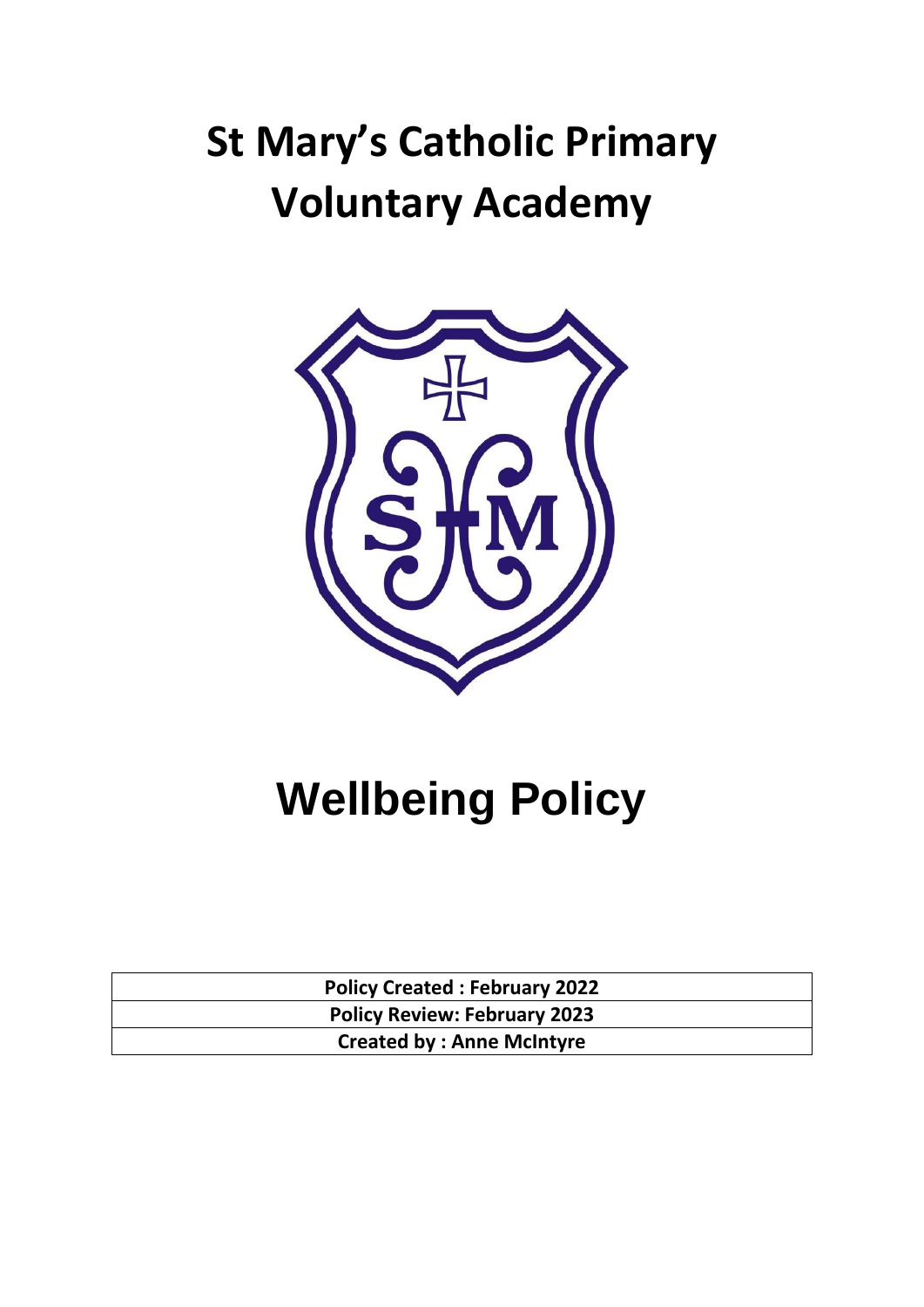### **WELL-BEING POLICY**

### **Section 1- Pupil Mental Health and Well-being**

#### **1. Introduction**

Mental health disorders are on the rise among children.

NHS figures (Nov 2018) shows I in 8 (12.8%) children aged 5-19 years in England have a mental health disorder, which is the first official statistics to be published for 13 years. The Research also showed that 1 in 18 pre-school children aged 2 to 4 years had a mental health disorder.

At St Mary's Catholic Primary Academy School, one of our core aims is to promote positive mental health and wellbeing for our whole school community (children, staff, parents and carers). We recognise how important mental health and emotional wellbeing is to our lives in just the same way as physical health and we invest heavily in ensuring this is a high priority and have a clear offer to promote pupils' mental health and wellbeing, noting priorities for the Department for Education (DfE) in terms of the links between key school policies,(Mental Health and wellbeing provision in schools- Oct 2018).

We recognise that children's mental health is a crucial factor in their overall wellbeing and can affect their learning and achievement. All children go through ups and downs during their school career and some face significant life events.

Schools can be a place for children and young people to experience a nurturing and supportive environment that has the potential to develop self-esteem and give positive experiences for overcoming adversity and building resilience. For some, school will be a place of respite from difficult home lives and offer positive role models and relationships, which are critical in promoting children's wellbeing and can help engender a sense of belonging and community.

Our role in school is to ensure that children are able to manage times of change and stress, and that they are supported to reach their potential or access help when they need it. We also have a role to ensure that children learn about what they can do to maintain positive mental health, what affects their mental health, how they can help reduce the stigma surrounding mental health issues, and where they can go if they need help and support.

In addition to children's well-being, we recognise the importance of promoting staff mental health and wellbeing; and this is dealt with in Section 2 of this policy.

We also recognise the impact of the **Early Help Assessment** as an effective tool in signposting support where parental/carer mental health needs are identified, which is highlighted later in this policy.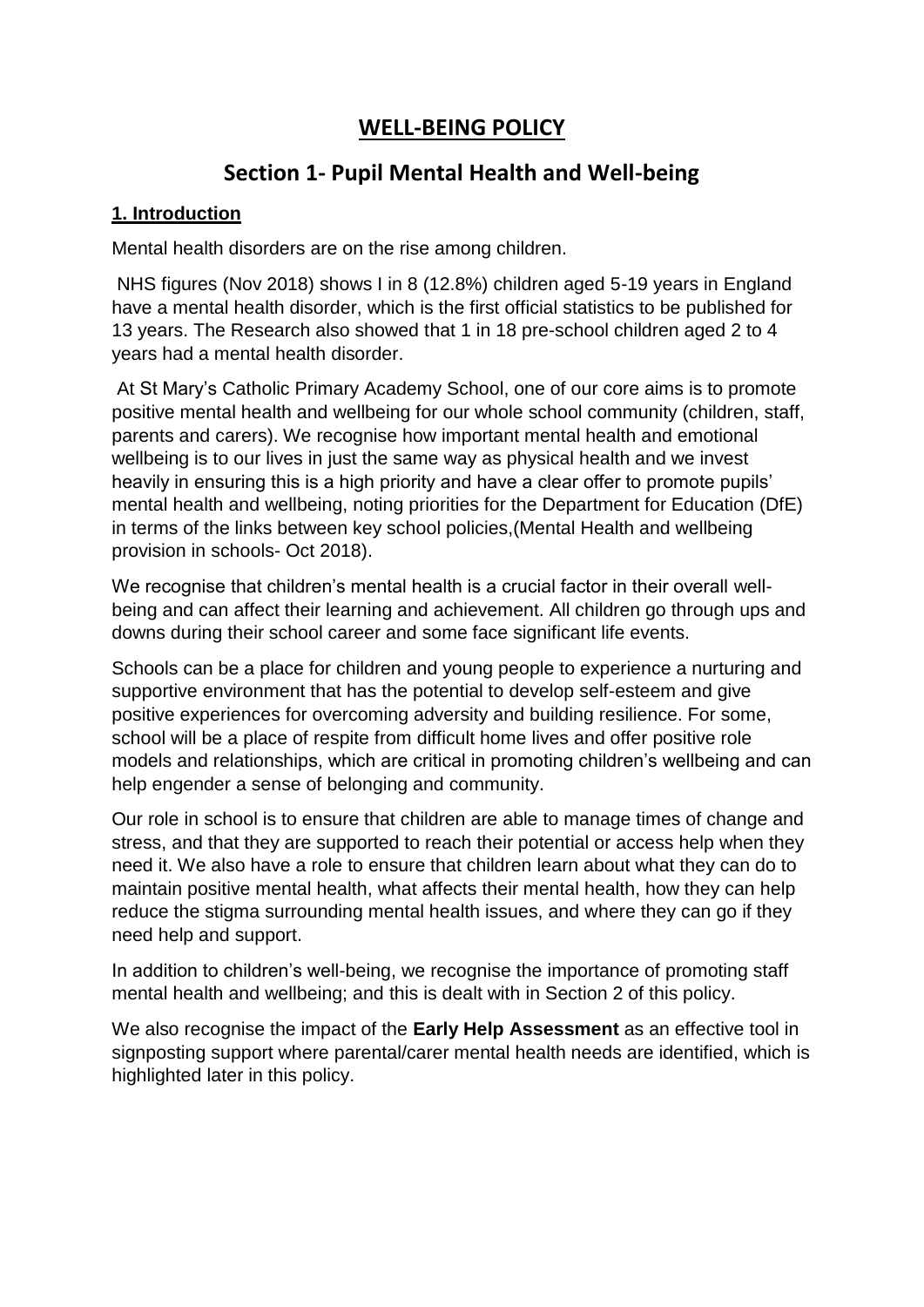#### **2. Purpose of the policy**

This policy sets out:

- How we promote positive mental health.
- How we prevent mental health problems.
- How we identify and support children with mental health needs.
- How we train and support all staff to understand mental health issues and spot early warning signs to help prevent or address mental health problems
- Key information about some common mental health problems.
- Where parents, staff and children can get further advice and support.

#### **3. Definition of mental health and wellbeing**

We use the World Health Organisation's definition of mental health and wellbeing

*" a state of well-being in which every individual realises his or her own potential, can cope with the normal stresses of life, can work productively and fruitfully, and is able to make a contribution to her or his community".* 

Mental health and well-being is not just the absence of mental health problems. We want all children/young people to:

- feel confident in themselves.
- be able to express a range of emotions appropriately.
- be able to make and maintain positive relationships with others.
- cope with the stresses of everyday life.
- manage times of stress and be able to deal with change.
- learn and achieve.

#### **4. Links to other policies**

This policy links to our policies on Safeguarding, Medical Needs, Anti-Bullying, SEND and Equality. Links with the School's Behaviour Policy are especially important because behaviour, whether it is disruptive, withdrawn, anxious, depressed or otherwise, may be related to an unmet mental health need.

#### **5. A whole school approach to promoting positive mental health**

We take a whole school approach to promoting positive mental health that aims to help children become more resilient, happy and successful and to prevent problems before they arise.

This involves:

- 1. Creating an ethos, policies and behaviours that support mental health and resilience, and which everyone understands.
- 2. Helping children to develop social relationships, support each other and seek help when they need it.
- 3. Helping children to develop good resilience skills as pivotal to succeeding.
- 4. Teaching children social and emotional skills and an awareness of mental health.
- 5. Early identification of children who have mental health needs and planning support to meet their needs, including working with specialist services.
- 6. Effective working partnerships with parents and carers.
- 7. Supporting and training staff to develop their skills and their own resilience.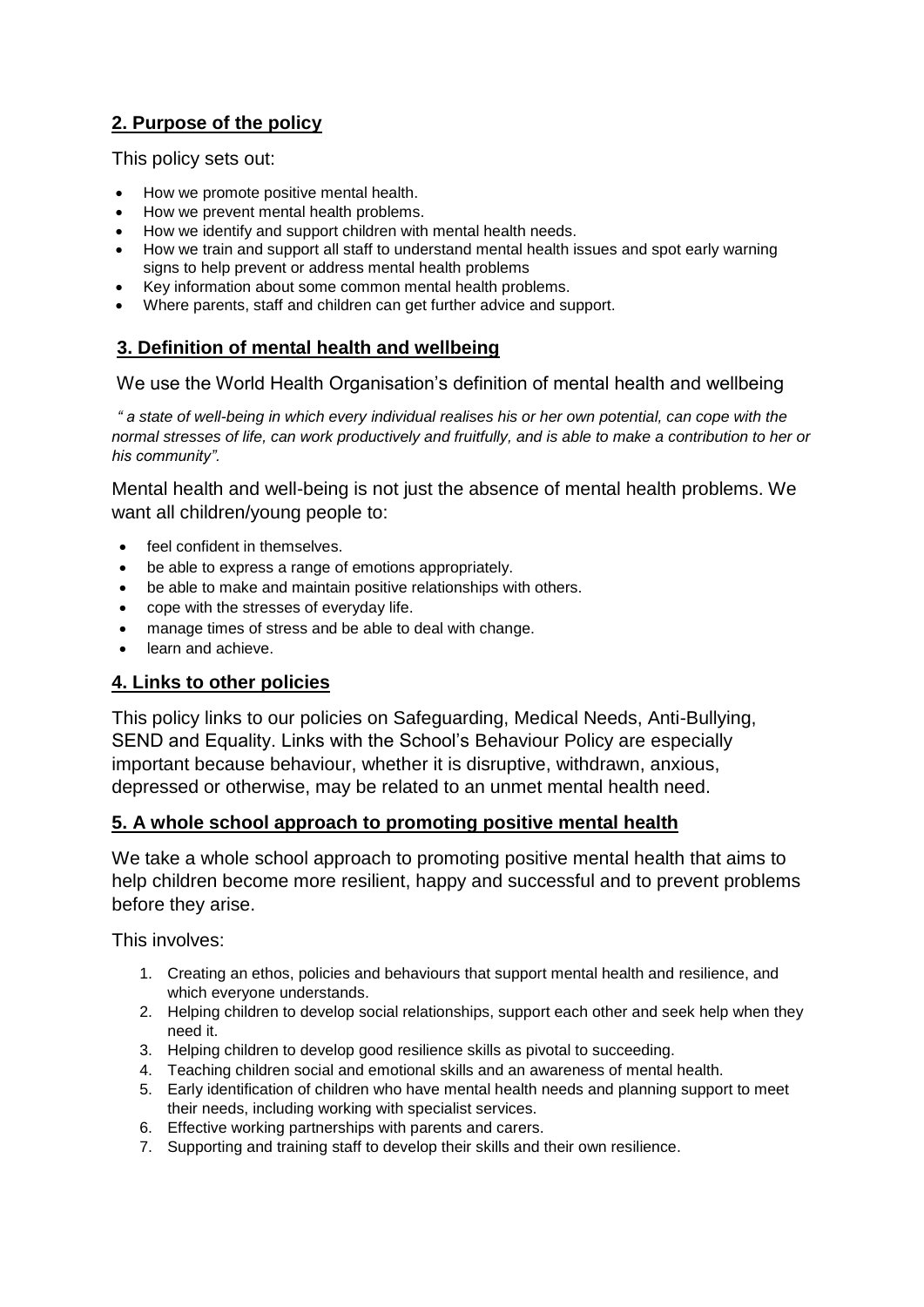We also recognise the role that stigma can play in preventing understanding and awareness of mental health issues. We therefore aim to create an open and positive culture that encourages discussion and understanding of these issues.

#### **6. Staff roles and responsibilities, including those with specific responsibility**

We believe that all staff have a responsibility to promote positive mental health, and to understand about protective and risk factors for mental health. Some children will require additional help and all staff should have the skills to look out for any early warning signs of mental health problems and ensure that children with mental health needs get early intervention and the support they need.

All staff understand about possible risk factors that might make some children more likely to experience problems, such as: physical long-term illness, having a parent who has a mental health problem, death and loss, including loss of friendships, family breakdown and bullying. They should also understand the factors that protect children from adversity, such as self-esteem, communication and problem-solving skills, a sense of worth and belonging and emotional literacy.

Our Inclusion Leader and Mental Health Lead: Anne McIntyre

Our named Governor for Mental Health: Jane Wooliscroft

Our Education Mental Health First Aider: Dianne Roach

Our ELSA Practitioner: Elenor Liens

Our Inclusion Leader and Mental Health Lead:

- Is a Designated Safeguarding Officer
- Leads and works with other staff to coordinate whole school activities to promote positive mental health and wellbeing.
- Leads on PSHE teaching about mental health.
- Provides advice and support to staff and organises training and updates.
- Is the first point of contact with mental health services, and makes individual referrals to them.

We recognise that many behaviours and emotional problems can be supported within the School environment, or with advice from external professionals. Some children will need more intensive support at times, and there are a range of mental health professionals and organisations that provide support to children with mental health needs and their families.

Other sources of relevant support include:

- Our school website: www.stmaryscatholicacademybrigg.org.uk (Key Information, SEN, Emotional Wellbeing and Mental Health)
- North Lincs Local Offer: www.northlincslocaloffer.com
- Young Minds: [www.youngminds.org.uk](http://www.youngminds.org.uk/)
- Place2be: [www.place2be.org.uk](http://www.place2be.org.uk/)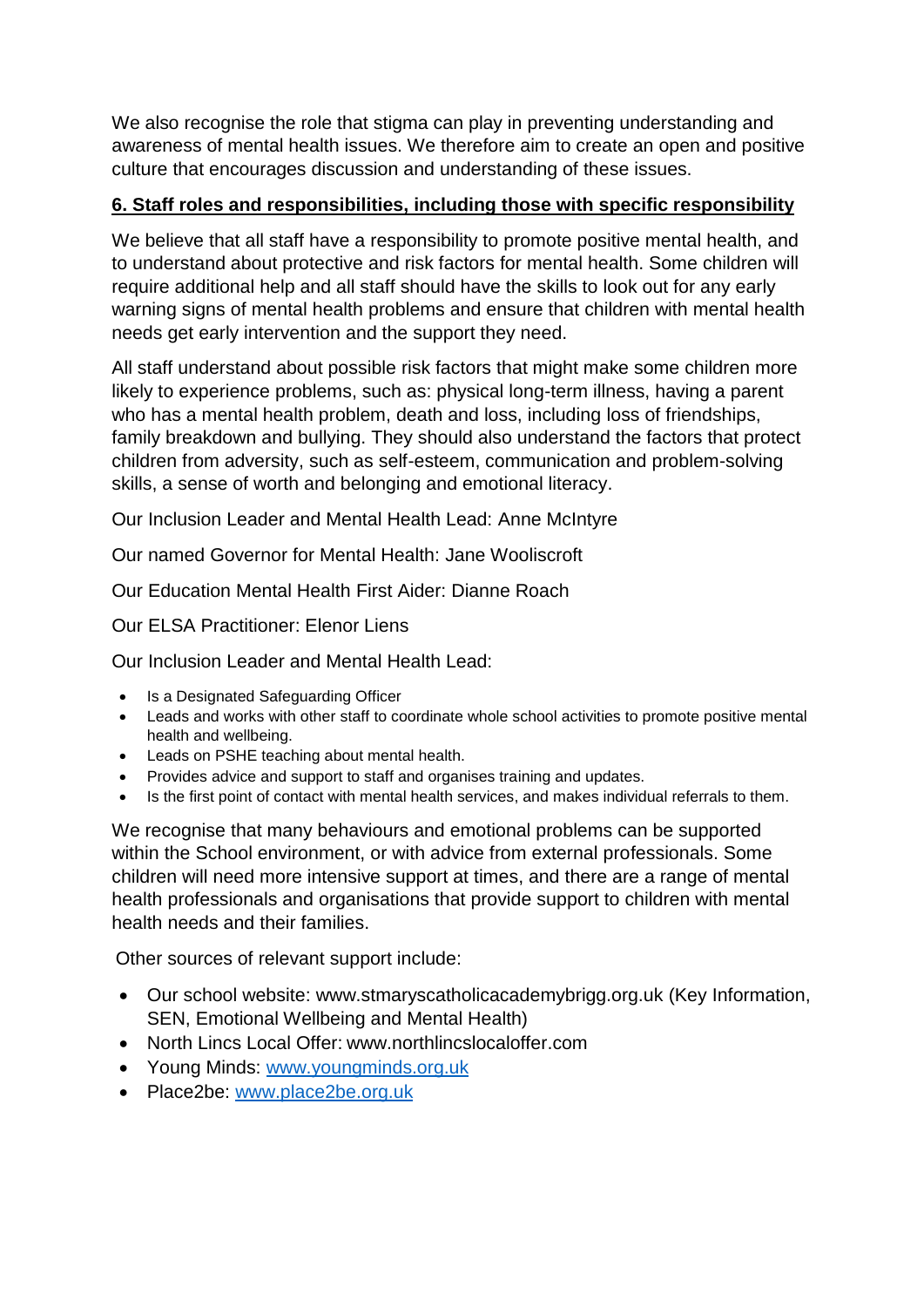#### **7. Supporting children's positive mental health**

We believe the School has a key role in promoting children positive mental health and helping to prevent mental health problems. Our School has developed a range of strategies and approaches including:

- Pupil-led activities
- Place2be Campaigns
- Year 6 Playtime Buddies a lunchtime group supporting younger children at lunchtime.
- Transition Programmes to secondary schools
- Worry Monsters (or similar) in each class
- ELSA • CALL
- Wellbeing week whole school focus on doing things which make us feel good
- Displays and information around the School about positive mental health and where to go for help and support
- Resilience Training and focus through PSHE curriculum
- Wishes and feelings work
- Lego Therapy sessions to improve social communication skills
- Friendship-circle of friends groups
- Buddy benches on the playground
- Wellbeing toolkits in each classroom
- School approved 'Chewbuddy's'™ for those children identified as benefitting from requiring feedback from biting to regulate anxiety levels
- Regular surveys for children's voice to be heard
- Voice of the child work obtained during EHA (Early Help Assessment),TAC(Team Around the Child), CIN(Child in Need) and CP(Child Protection) work.

#### **8.Teaching about mental health and emotional wellbeing**

Through PSHE we teach the knowledge and social and emotional skills that will help children to be more resilient, understand about mental health and be less affected by the stigma of mental health problems. Please see the PSHE curriculum document.

#### **9. Identifying, referring and supporting children with mental health needs**

Our approach:

- Provide a safe environment to enable children to express themselves and be listened to.
- Ensure the welfare and safety of all children is paramount.
- Identify appropriate support for children based on their needs.
- Involve parents and carers when their child needs support.
- Involve children in the care and support they have.
- Monitor, review and evaluate the support with children and keep parents and carers updated.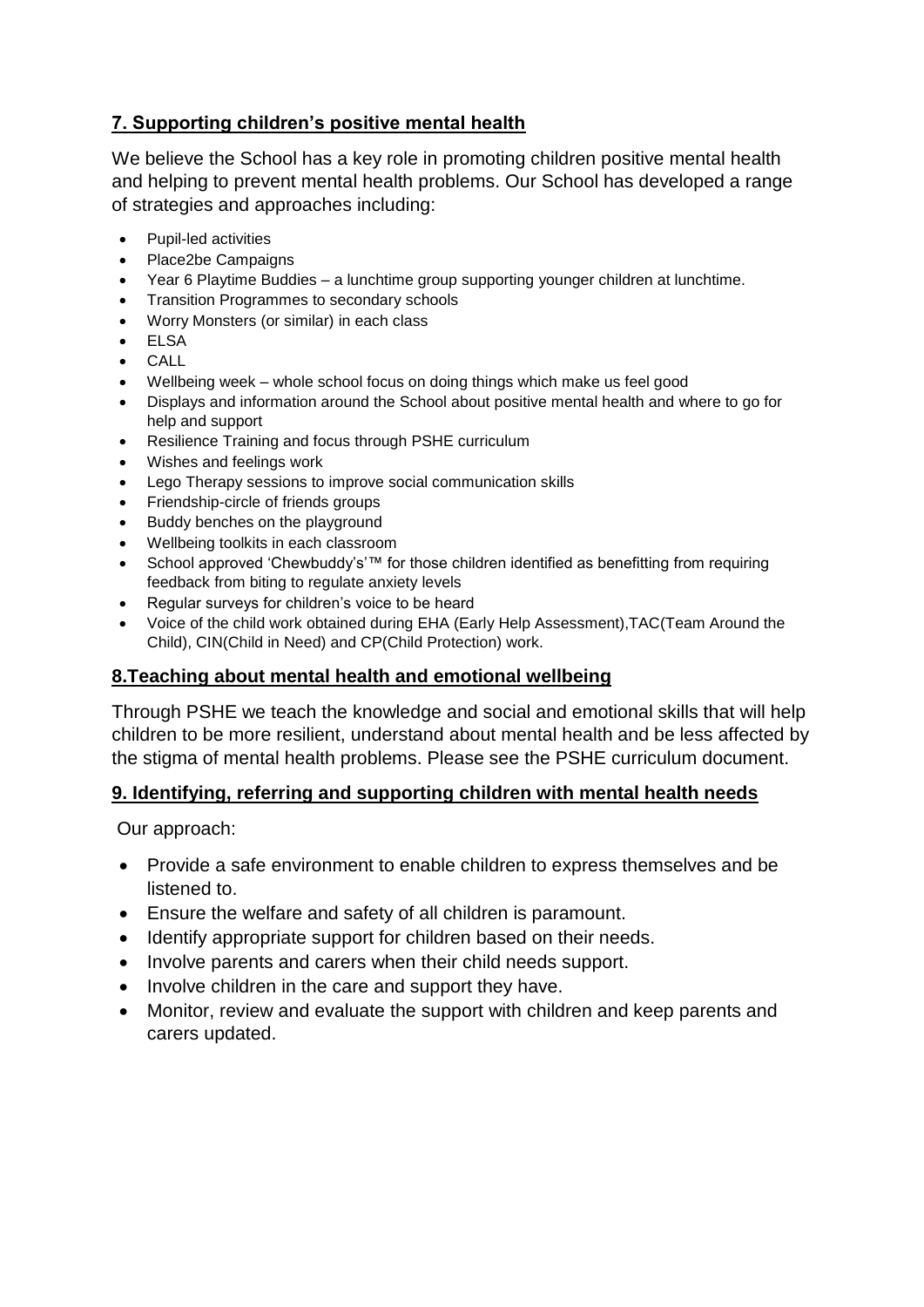#### **10. Early Identification**

Our identification systems involve a range of processes.

We aim to identify children with mental health needs as early as possible to prevent things getting worse. We do this in different ways including:

- Daily monitoring of CPOMS(Child Protection Online Monitoring System )
- Completion of school internal SEMH(Social, Emotional, Mental Health) referral form (See appendix 1)
- Boxhall™ Profiling Tool
- SDQ (Social Difficulty Questionnaires),
- Analysing behaviour, exclusions, accident and medical records, attendance and sanctions.
- Staff report concerns about individual children to the relevant lead persons.
- Worry boxes in each class for children to raise concerns which are checked by the Class Teachers and Mental Health Lead (these are anonymous but give an indication of needs in a particular classes regularly).
- Pupil Progress Review meetings
- Regular meetings for staff to raise concerns.
- A parental information and health questionnaire
- Pupil surveys
- Gathering information from a previous school at transfer.
- Ethos that enables children to raise concerns to any member of staff.
- Ethos that enables parents and carers to raise concerns to any member of staff.

All staff at St Mary's Catholic Primary Academy School have had training on the protective and risk factors (see Appendix 2), types of mental health needs (see Appendix 3) and signs that might mean a pupil is experiencing mental health problems. Any member of staff concerned about a pupil will take this seriously and talk to the Inclusion Lead. These signs might include:

- Isolation from friends and family and becoming socially withdrawn.
- Changes in activity or mood or eating/sleeping habits.
- Falling academic achievement.
- Talking or joking about self-harm or suicide
- Expressing feelings of failure, uselessness or loss of hope.
- Secretive behaviour.
- An increase in lateness or absenteeism.
- Not wanting to do PE or get changed for PE.
- Wearing long sleeves in hot weather.
- Drugs or alcohol misuse.
- Physical signs of harm that are repeated or appear non-accidental.
- Repeated physical pain or nausea with no evident cause.

*Staff at St Mary's are aware that mental health needs, such as anxiety, might appear as non-compliant, disruptive or aggressive behaviour which could include problems with attention or hyperactivity where regular training and INSET acknowledges DfE Guidance 'Mental Health and Behaviour in Schools', November 2018.*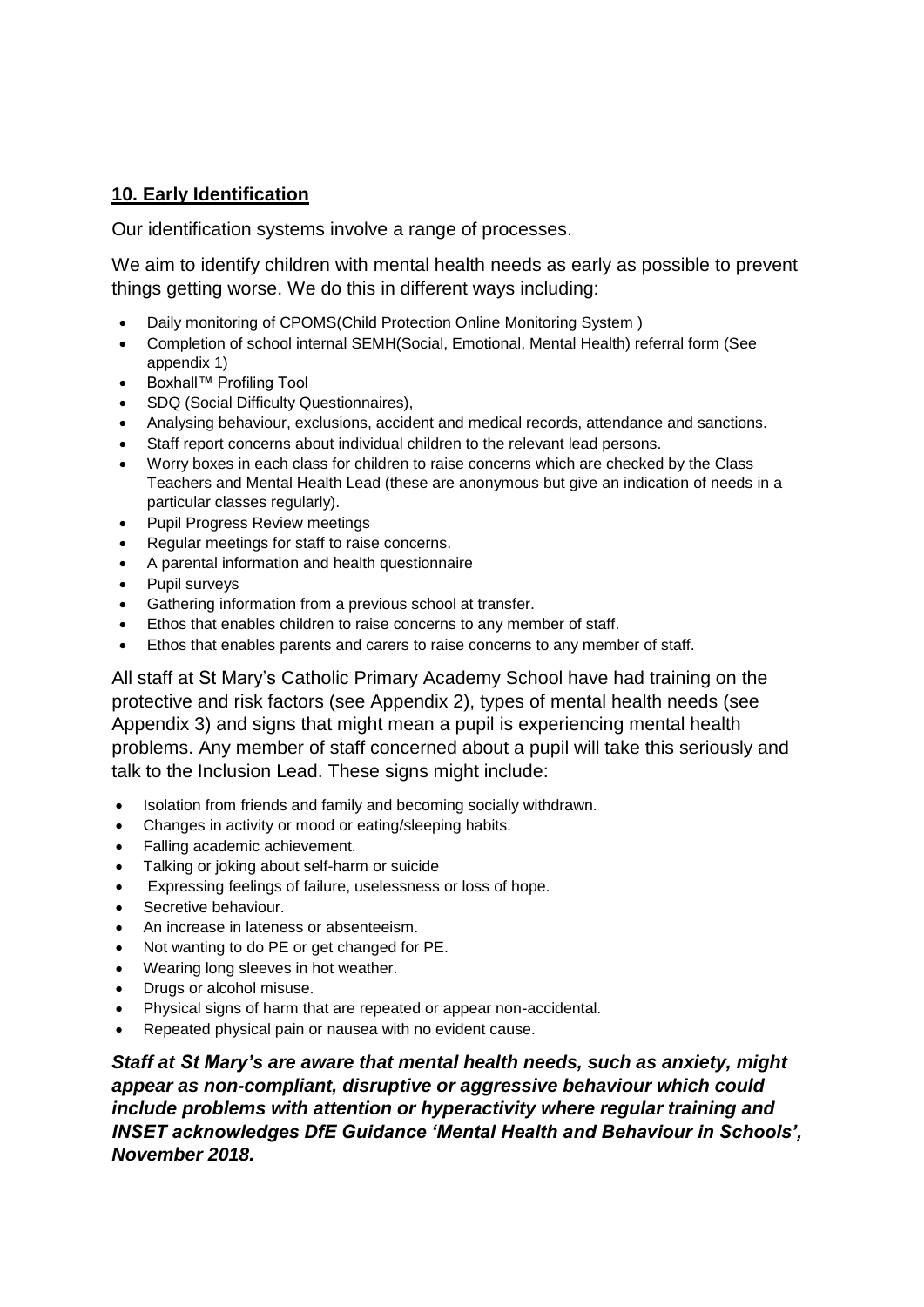This may be related to home problems, difficulties with learning, peer relationships or development. If there is a concern that a pupil is in danger of immediate harm then the School's child protection procedures are followed. If there is a medical emergency then the School's procedures for medical emergencies are followed.

#### **11. Disclosures by children and confidentiality**

We recognise how important it is that staff are calm, supportive and non-judgemental to children who disclose a concern about themselves or a friend. The emotional and physical safety of our children is paramount and staff listen rather than advise.

Staff make it clear to children that the concern will be shared with the Mental Health Lead/Designated Safeguarding Lead and recorded, in order to provide appropriate support to the pupil. All disclosures are recorded and held on the pupil's confidential file on CPOMS.

#### **12. Tracking of Pupils Social, Emotional and Mental Health (SEMH) progress**.

We will carefully track the academic progress and attainment of pupils who have been identified as requiring SEMH support. This is reported at the end of the academic year to the Governing Body.

#### **13. Assessment, Intervention and Support**

All concerns are reported to the Mental Health Lead through CPOMS. We then implement our assessment system, which responds to levels of need (1, 2 or 3) to ensure that children get the support they need, either from within the School or from an external specialist service. Our aim is to put in place interventions as early as possible to prevent problems escalating.

| 1                                                                   | $\overline{2}$                                                              | 3                                                |
|---------------------------------------------------------------------|-----------------------------------------------------------------------------|--------------------------------------------------|
| <b>General Classroom Support</b>                                    | <b>Early Help Assessment</b>                                                | <b>CAMHs Referral</b>                            |
| Access to classroom SEMH<br><b>Toolkit</b>                          | Targeted work (ELSA)                                                        | <b>Behavioural Team referral</b>                 |
|                                                                     | Circle of Friends                                                           |                                                  |
| <b>Classroom Worry Monster</b>                                      |                                                                             | <b>Educational Psychologist</b>                  |
| <b>Pupil Profile</b>                                                | Lego Therapy Group                                                          | Intervention                                     |
|                                                                     | <b>Boxhall Profiling</b>                                                    |                                                  |
| <b>Children and Young Peoples</b><br><b>Nursing Team</b>            | <b>SDQ</b>                                                                  | <b>Consideration of EHCP Needs</b><br>assessment |
| School Internal referral form<br><b>Parenting Support Programme</b> | <b>EP Referral</b>                                                          |                                                  |
| referral                                                            | <b>SEND Register (Persistent)</b>                                           |                                                  |
| ChewBuddy's                                                         | problems leading to a greater difficulty<br>than peers with their learning) |                                                  |
| Classroom Workshops                                                 | Voice of the child/3 Houses                                                 |                                                  |
| <b>PSHE Curriculum</b>                                              | Agreed Access to key member<br>of staff or SLT                              |                                                  |

We make every effort to support parents and carers to access services where appropriate. Our primary concern is the children, and in the rare event that parents and carers are not accessing services we will seek advice from the Local Authority. We also provide information for parents and carers to access support for their own mental health needs, which may be benefit through completion of an Early Help Assessment if thought relevant, (Lincolnshirechildren.net).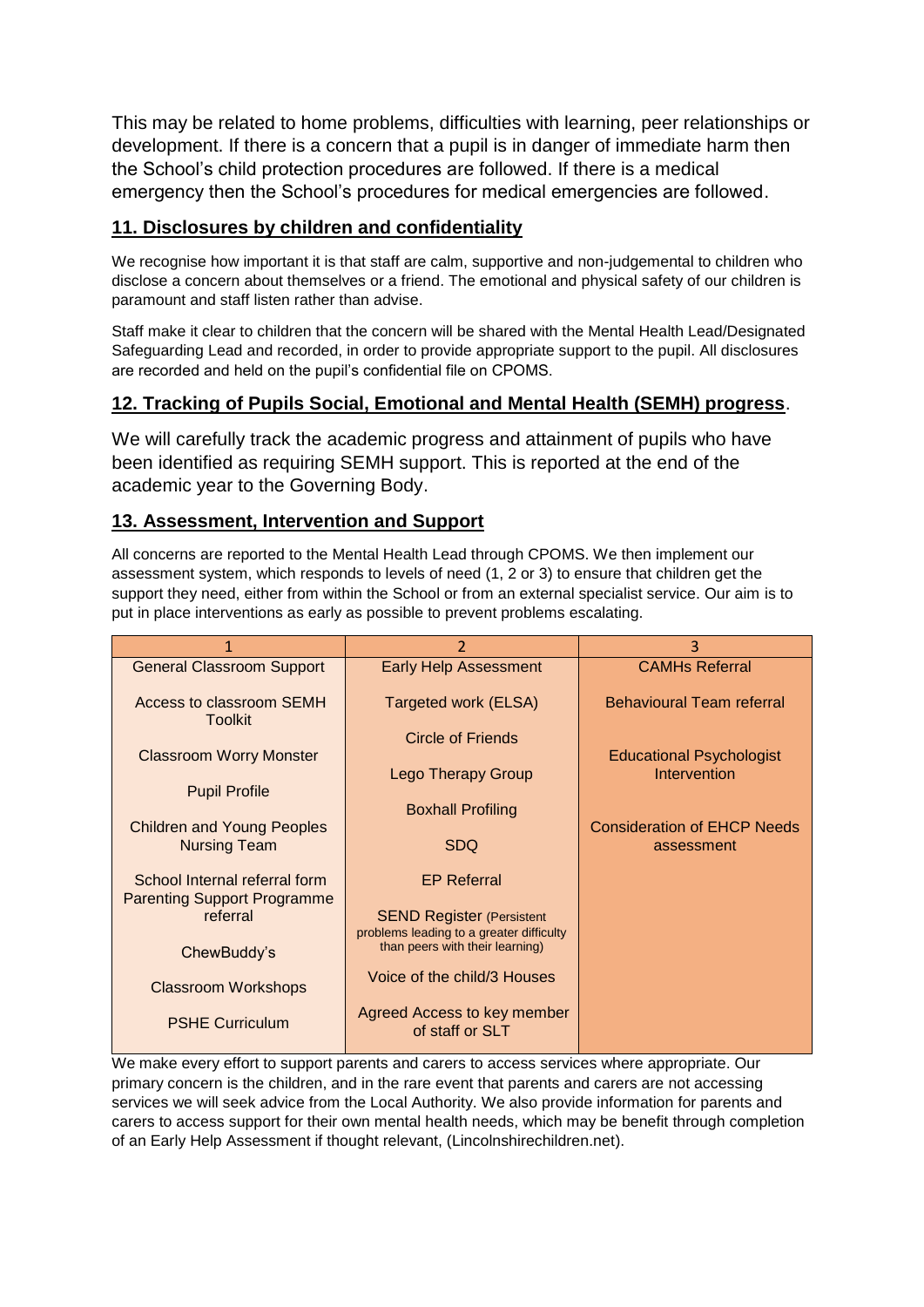## **Section 2- Staff Mental Health and Wellbeing**

#### **AIMS:**

St Mary's Catholic Primary School recognises that staff are its most important resource. We seek to ensure that all staff feel valued, appreciated and that their contribution to the whole school agenda is recognised through personal and professional feedback and support, involvement in school decisions and access to professional development. In addition to acknowledging the school's responsibility to staff well-being, the school also recognises that staff have the primary responsibility for their own health and well-being. This involves taking care of oneself and letting the school know about any aspect of work or the working environment which may be affecting health.

We are committed to ensuring the health, safety and welfare of all employees and we believe that all employees should have the benefit of a working environment that creates a sense of well-being and security. The "working environment" includes the way in which workloads and the workplace are managed as well as the physical conditions in which the work is done. All well-being activities should be focused on all staff working together to improve their working conditions and this should be done within a "no-blame" environment.

#### **PRACTICE:**

The Governors and Headteacher assess the working environment continually for any potential sources of stress, illness or related problems. Staff are responsible for alerting the Headteacher at the earliest opportunity, to any situation or factor that may be a source of stress, illness or other related problems. We accept that stress can be a legitimate workplace issue and do not subscribe to the view of it being a sign of personal weakness.

All instances of concerns will be treated with sensitivity and, if necessary, confidentiality in making efforts to reduce or eliminate the source of the stress and in providing support to the employee to minimise any harmful effects and hasten recovery.

We believe it is important that all members of staff have the proper skills, facilities and equipment to be able to do their jobs. We also prioritise clear and regular communication between staff and the Headteacher.

We accept that circumstances in a member of staff's personal life can affect behaviour and performance at work and, whilst it may be beyond the scope of the Governors and Headteacher to directly address those personal issues, it is right that managers take these into consideration in assessing any sense of well-being.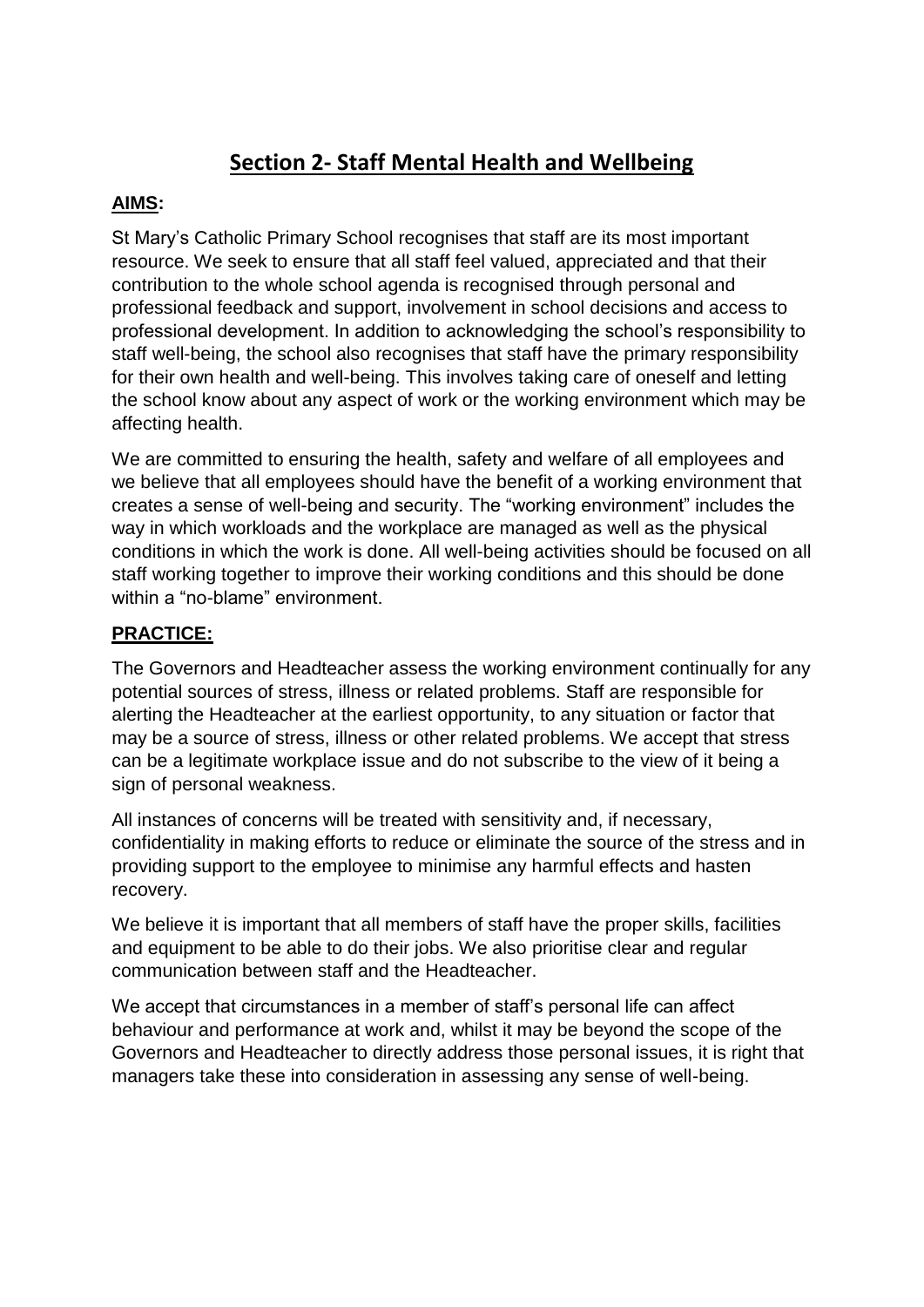#### **How Staff can support themselves primarily**:

- Speaking to a colleague
- Speaking with Mental Health First Aider: Dianne Roach
- Arrangement of mentor or coaching session
- Seeking information from the Staff wellbeing board

#### **CMAT Support**:

**The Human Resources (HR) Manager** at The St Therese of Liseux Catholic Muti-Academy Trust can signpost specialist staff through Occupational Health who can provide professional advice about emotional wellbeing issues.

**Occupational Health** provides support and advice to schools. By pre-employment medical screening they will ensure that recruits are fit to undertake the range of duties within the job and can identify the type of support that a person may require to perform effectively in the job. In the event of employees suffering ill-health, they will carry out health assessments and, if appropriate, facilitate a return to work.

**Health and Safety Advisers** provide advice and support to enhance the physical working environment and systems of work. They will also contribute to the risk assessment process.

At St Mary's Catholic Primary School we recognise the importance of addressing any well-being and work related stress issues promptly. The following areas cover the primary sources of stress at work as identified by the HSE:

- Demands such as workload, work patterns and the work environment.
- Control such as how much say the person has in the way they do their work.
- Support such as the encouragement, sponsorship and resources provided by the organisation, line management and colleagues.
- Relationships such as promoting positive working to avoid conflict and dealing with unacceptable behaviour.
- Role such as whether people understand their role within the organisation and whether the organization ensures that they do not have conflicting roles
- Change such as how organisational change (large or small) is managed and communicated in the organisation.

#### **IMPLEMENTATION**:

At St Mary's Catholic Primary School we will undertake the following to ensure that the areas outlined above are addressed and that staff well-being remains of paramount importance:

(The following is not placed in priority order)

**Email Curfew** Staff are encouraged not to send or open emails 6pm-7am or over the weekends. It is acknowledged however that home is often the most convenient place for some staff to complete email admin, all staff have enabled the 'boomerang' facility on their lap-top's to enable them to complete their emails with a delayed sending date and time.

Staff should also not be expected to read or respond to emails during direct teaching time.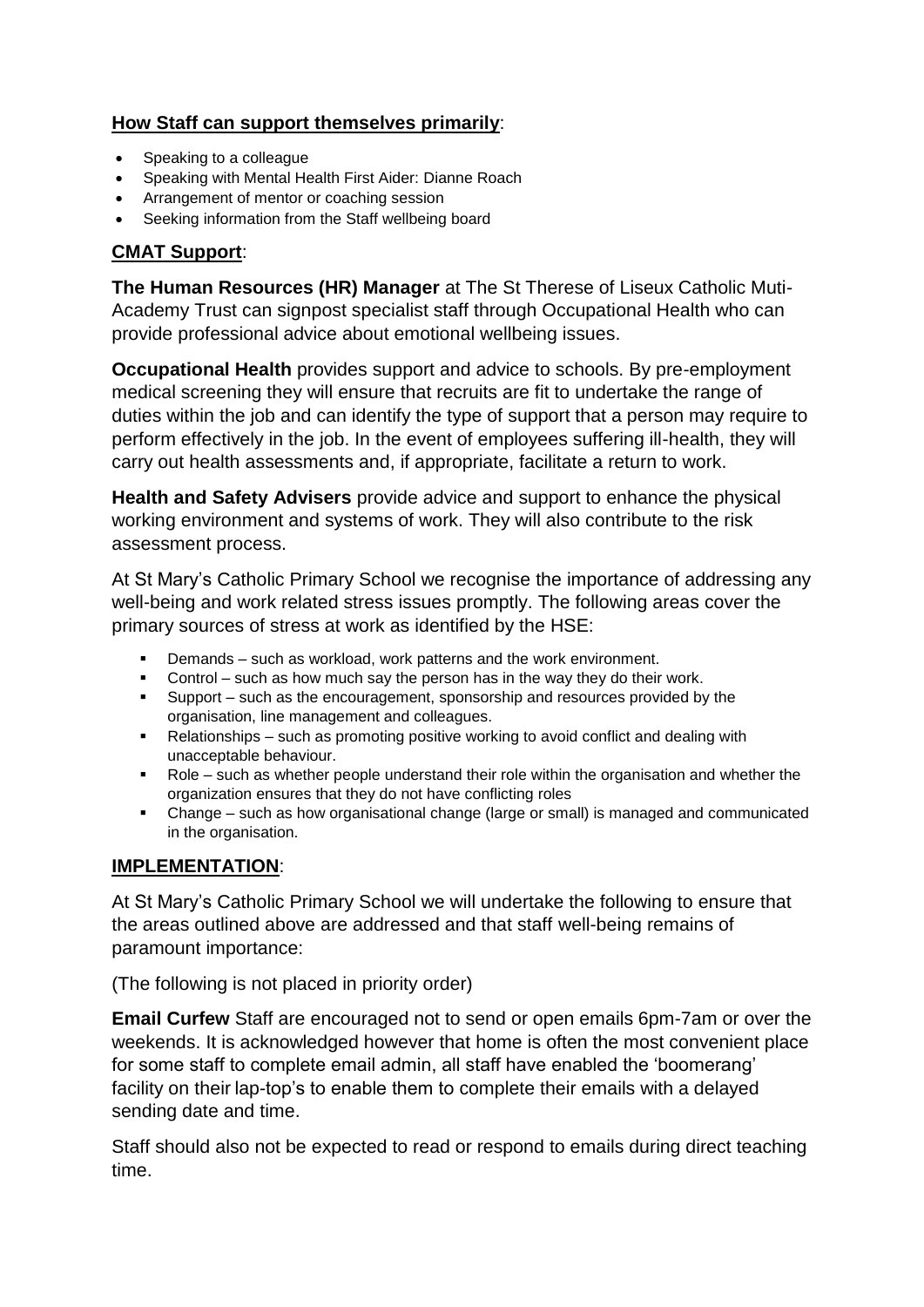**Provide Induction training** to introduce employees to the working environment and the work methods. Refer to Staff Induction Policy for further details.

**Provide regular INSET and training opportunities** to enable all members of staff to work efficiently, effectively, safely or within stressful situations, and to be kept informed of the whole school agenda and how all staff can contribute to it; such as: Child Protection training, Health and Safety training, Behaviour Management training, First Aid training etc

**The School's Mission Statement** is reviewed annually so that both staff and children feel valued and involved in the life of the school. Staff have the opportunity to celebrate staff liturgies together on INSET days, in order to reinforce the Catholicity of the school and to promote the culture of support for one another.

**Flexible working arrangements** may be possible to accommodate personal circumstances. This should be discussed with the Headteacher in the first instance. Refer to the Staff Absence Policy for further information.

**The School's Performance Management Cycle** allows for work to be discussed and evaluated and for mutually agreed workloads and targets to be established. All staff have a copy of the Whole School Objectives which identifies how their particular role contributes to the whole school agenda.

**Performance Management Meetings** take place on an annual basis for both teaching and non-teaching staff. Job Descriptions may also be reviewed at these meetings in order to ensure clarity and to provide an opportunity to discuss workload if necessary. Aspects of work undertaken during the previous academic year will be celebrated, which the school recognises as a vital opportunity to ensure that all staff feel valued and that their contributions to the school are recognised.

**The School Development Plan** is developed in consultation with all members of staff and the online system 'School Aspect' enables collation of all the information from each member of staff. The Senior Leadership Team review the School Development Plan regularly throughout the course of the year. Each class teacher is responsible for a curriculum area and contribute to the School Development Plan via their Subject Action Plans. Teaching Staff also have opportunities to contribute to whole school development issues at weekly staff meetings. Teaching Assistants are invited to suggest areas that they feel need to be improved throughout the school at Teaching Assistant Meetings. Other members of staff are also encouraged to express their views in terms of school improvement. Any areas for development or improvement suggestions are welcomed from any member of staff at any time of the year. The Headteacher is available to listen to the viewpoints of all members of staff throughout the working week.

**The School's Risk Assessment Documents** identify areas in which employees' health or safety are vulnerable and provide a means to introduce more adequate control measures. All members of staff are expected to be aware of their own responsibility for health and safety issues identified in the school's Health and Safety Policy. All staff will receive a copy of the school's Health and Safety policy. Copies of the Risk Assessments are available in the School Office and are reviewed annually.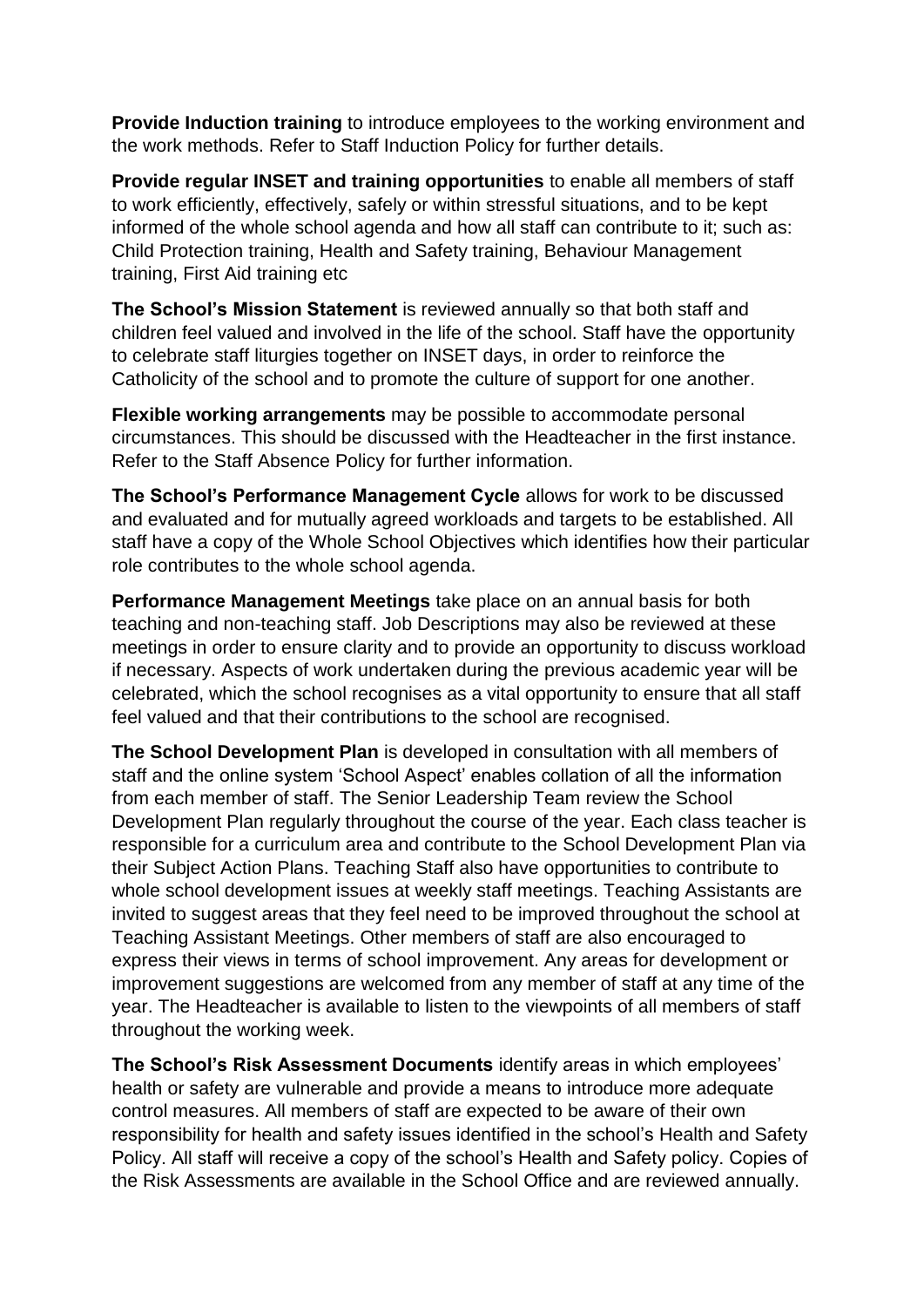#### **Weekly Staff meetings, Termly Teaching Assistant Meetings, the Staff Room Wellbeing Noticeboard, newsletters, emails** and **other means of**

**communicating information** help to ensure that all employees are kept abreast of workplace issues which may affect them. All staff receive weekly copies of the staff meeting minutes. Health and Safety and Wellbeing are a weekly agenda item.

**School Policy Documents related to Well Being** such as: the Staff Absence Policy, the Sickness Absence Policy, The Health and Safety Policy, the Whistle Blowing Policy, The Grievance Policy and The Equality Policies which cover: Gender, Disability, Equal Opportunities, Race Discrimination 12 and The Antibullying Policy are all available to offer support to staff in terms of advice and agreed procedures in dealing with any grievances, conflict or harassment.

**Workload re-allocation** and/or **re-deployment** may be considered to provide temporary or permanent relief, after discussion with the individual concerned.

**Mentoring and/or Coaching** may be used to assist individuals to develop their strengths and to strengthen particular areas identified which need developing. This may be undertaken by the Headteacher or any member of staff who is deemed the most suitable person for that role.

**The Occupational Health Service** can provide advice, support and lifestyle screening and advise on whether rehabilitation following a period of absence can help employees return to work without experiencing a recurrence of the cause of absence.

**Paid** and **unpaid time off** is available in some circumstances for family emergencies and personal or parental needs. For further details please consult the Staff Absence Policy. Any Special Leave of Absence must be requested in advance to the Headteacher – a request form is available in the School Office

The School Operates an **Open Door Policy** which applies to staff as well as parents. Staff are encouraged to approach the Headteacher or member of the Senior Management Team with any concerns that they have with regard to their well-being.

**Feedback to staff**, via Lesson Observation or general feedback provides a vital opportunity to celebrate successes and to address any areas for future development which would make further contributions to raising standards of attainment and achievement amongst our pupils.

Staff are encouraged to belong to a **Trade Union / Professional Association**. Staff Consultation takes place on aspects concerning the Working Environment. For example, Subject Managers have access, where possible, to a resources budget; staff are consulted on premises matters such as improvements to different areas of the school building, such as when any improvements to the Staff Room are planned etc

A **Staff Questionnaire/Survey** is utilised regularly, which will include aspects of Staff Wellbeing and will provide evidence to inform the school's Behaviour and Safety Self Evaluation Document, the Whole School Improvement Plan which will include a section of improving staff well-being.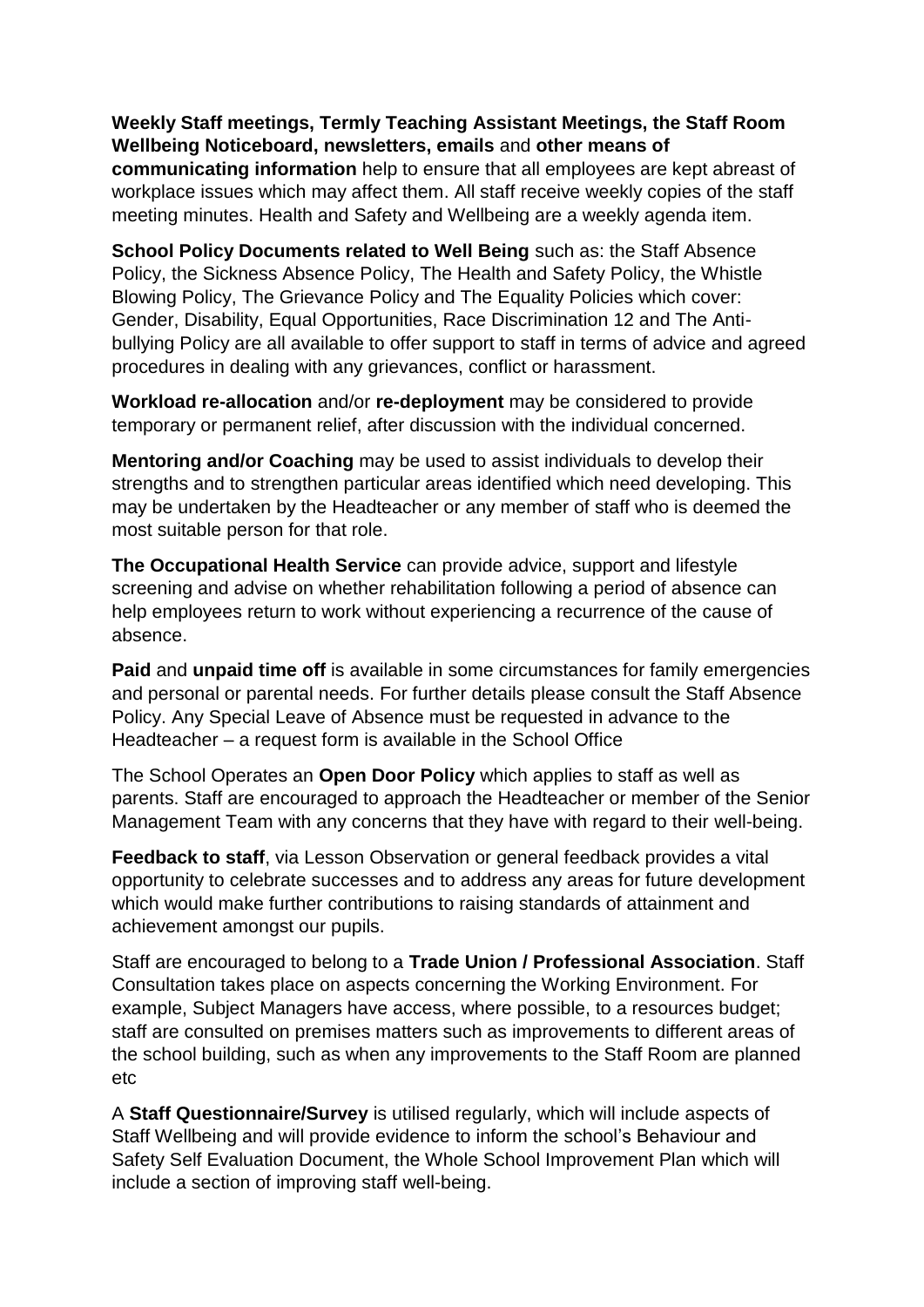End of Term **Social gatherings** are arranged for all staff members.

It is acknowledged that staff have families and other commitments out of the workplace and therefore all staff are encouraged to adopt a **healthy Work / Life Balance.**

Teaching Staff receive their **full PPA entitlement of 10%** in long sessions rather than in half hourly slots and have the opportunity to take their PPA time off site where possible. Members of the SLT also receive non-contact time on a weekly basis.

All Subject Leaders are given **additional Subject Leader release time** (currently 1  $\frac{1}{2}$  days release per subject per term) to complete the required subject leadership activities for the year. This is budgeted for annually to prioritise equally prioritise all curriculum areas and to ease this workload.

#### **Staff Support Available**

Through the following programmes, staff can access additional mental health and wellbeing support.

- Headspace Meditation and sleep app all staff have free access to this resource.
- HAYS online Wellbeing Courses staff have free access to an array of wellbeing courses online.
- EAP (Employee Assistance Programme) staff have free access to trained counsellors via the EAP programme.

#### **WHEN PROBLEMS ARISE**:

The school will provide support and discuss options as appropriate to the circumstances. In some cases this may well include seeking external help such as accessing support from the CMAT Human Resources Manager; Sue Witham. Occupational Health and GP services may also be used. The school will continue to support staff even when external services are involved. The outcome of stressful or threatening incidents will often be influenced by the response of pupils. This will also be considered in a school response. During this time the school will seek at all times to maintain the confidentiality, rights and dignity of the staff involved. This policy should be read in conjunction with the following documents:

- Sickness Absence Policy
- Staff Absence Policy
- Equality Policies
- Whistle Blowing Policy
- Grievance Procedure Policy
- Performance Management Policy
- Health and Safety Policy, including the school's Risk Assessments
- No smoking policy
- Safe Recruitment Policy
- Staff Induction Policy